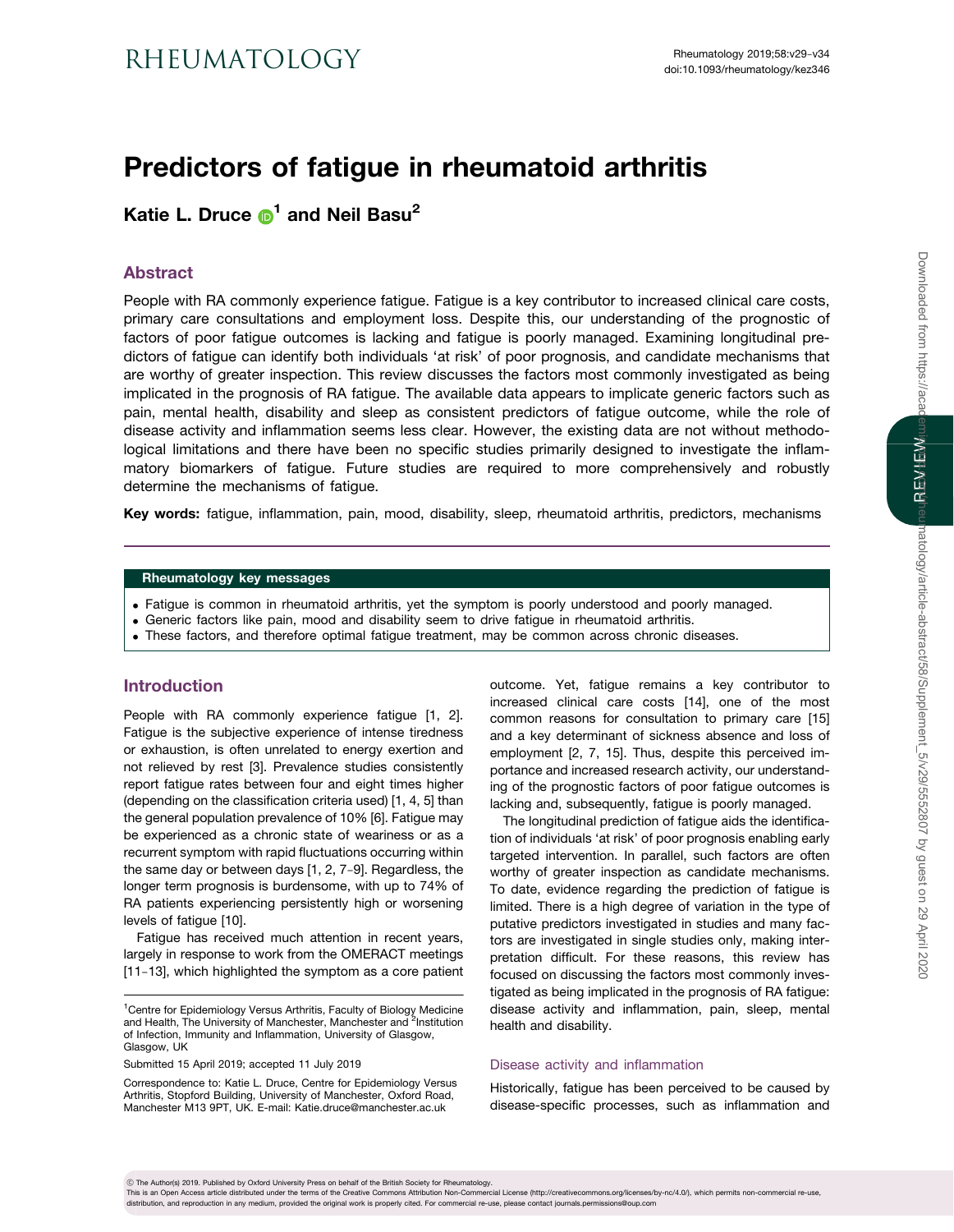joint damage [\[16](#page-3-0), [17](#page-3-0)]. Pro-inflammatory cytokines, which are pivotal to RA progression, have been linked to fatigue via sickness behaviour [\[18](#page-3-0)] and it is possible that these inflammatory processes initially trigger fatigue in RA [[18](#page-3-0), [19\]](#page-3-0). Certainly, while the apparent response of fatigue to inflammation-focused interventions [[5](#page-3-0), [20](#page-3-0)-[22](#page-3-0)] would indicate that an association between inflammatory disease activity and fatigue exists, it is now widely recognized that fatigue persists despite receiving the best available care for their disease [[23](#page-3-0), [24\]](#page-3-0), although anti-inflammatory pharmacological interventions do confer reductions in fatigue in subgroups of patients [[20](#page-3-0), [25\]](#page-3-0).

Where an association has been observed between inflammation and fatigue prognosis, it has tended to show both that higher [\[26\]](#page-3-0) and lower [\[24, 27](#page-3-0)] inflammation is associated with greater fatigue, depending on the study in question. Further, within a path analysis model [\[28](#page-4-0)], we found that when DAS-28 was substituted for ESR or CRP the direct relationship between disease activity and fatigue disappeared, indicating that it may be that the patient reported/influenced (e.g. patient global and tender joints), which drive the associations between DAS-28 and fatigue. Overall, the balance of evidence would seem to indicate that while fatigue prognosis may be associated with composite measures of disease activity [[5](#page-3-0), [10, 22,](#page-3-0) [28](#page-4-0), [29](#page-4-0)], it is not consistently predicted by traditional measures of inflammation, such as CRP or ESR [[22](#page-3-0), [28](#page-4-0)-[30](#page-4-0)].

Yet, understanding the precise nature of the association between fatigue and inflammatory disease activity is difficult and much of the available data are conflicting and limited. A principal barrier to elucidating the predictive role of inflammatory disease processes in fatigue prognosis is that disease activity can be measured globally, using scales such as the DAS for 28 joints (DAS-28), or by individual components such as measures of inflammation or tender and swollen joints. A second key barrier is that there has been little exploration of fatigue-specific inflammatory biomarkers. Investigations regarding the role of inflammation in fatigue have been limited to studying the prognostic role of the non-specific inflammatory markers typically used in clinic (CRP and ESR). Indeed, evidence from RA and other disease groups that fatigue is predicted by a range of pro-inflammatory cytokines not typically collected in clinics including  $TNF-\alpha$ , IL-1, IL-6 and IFN- $\gamma$  [[31](#page-4-0)-[36\]](#page-4-0). Thus, it may be that there are as yet unidentified specific inflammatory markers of RA-fatigue that, if targeted, could reduce symptom burden.

#### Pain

Pain is commonly investigated as a possible predictor of fatigue [[5, 10](#page-3-0), [21, 23](#page-3-0), [24, 27](#page-3-0), [28](#page-4-0), [37](#page-4-0)-[41\]](#page-4-0) and has been identified by patients as a principal cause of their fatigue [[7](#page-3-0), [42](#page-4-0), [43](#page-4-0)]. Evidence across a number of studies indicates that increased pain is associated both with greater magnitude of fatigue over time [[10](#page-3-0), [37](#page-4-0), [40](#page-4-0), [41](#page-4-0)] and with fatigue persistence [[22](#page-3-0)]. Furthermore, change in pain was not only associated with the magnitude of fatigue change [[5](#page-3-0), [28\]](#page-4-0), but was also found to mediate the effect of change in

disease activity on fatigue outcomes [[28](#page-4-0)]. As a result, some authors have argued that it is pain, not disease activity, that drives fatigue [\[5,](#page-3-0) [28\]](#page-4-0), and it has been suggested then that improved pain management should be a key focus of fatigue interventions.

However, van Dartel et al. showed that the relationship between pain and fatigue is significant, but synchronous [[39](#page-4-0)], and others have shown that greater fatigue is associated with concurrently higher pain despite disease remission [[23](#page-3-0), [24](#page-3-0)]. Thus, while it is clear that the two symptoms are associated, the link between the symptoms may be due to the existence of a shared aetiology, such as central sensitization [[44](#page-4-0), [45\]](#page-4-0) rather than 'cause and effect' per se. Irrespective of this, it seems likely that interventions seeking to reduce pain may have beneficial effects on fatigue.

## Sleep

Proposing the existence of a relationship between sleep and fatigue would appear intuitive, because it is clear that disturbed sleep leads to tiredness and daytime sleepiness. However, while overlapping in description, sleepiness and tiredness are distinct from fatigue [\[7\]](#page-3-0) and the nature of their association is unclear. Furthermore, sleep is a complex behaviour that is composed of both subjective and objective components and, despite the rise in availability of sleep and activity trackers [\[46\]](#page-4-0), few studies have measured both components [[47\]](#page-4-0). Nevertheless, studies have indicated that there is an association between the magnitude of sleep problems reported and corresponding levels of fatigue [[40](#page-4-0), [48, 49\]](#page-4-0) and that baseline levels of sleep problems were higher among individuals who did not go on to experience improvements in fatigue [[10](#page-3-0)]. On the other hand, others have shown that the relationship between sleep problems, or use of sleep medications, and fatigue is not significant [\[22](#page-3-0), [27,](#page-3-0) [38\]](#page-4-0).

The most convincing evidence regarding the relationship between sleep and fatigue arises from the experimental literature, which show that experimentally induced sleep deprivation has been associated with increased fatigue [[50, 51\]](#page-4-0). It is important to consider though that there appears to be a complex interplay between sleep, pain and fatigue [[50](#page-4-0)-[52](#page-4-0)]. None of the available studies were found to determine whether disturbed sleep has a direct effect on fatigue, or whether its effect might be indirect and mediated through the elevated pain levels that are observed following episodes of poor sleep [[52](#page-4-0), [53](#page-4-0)]. It is clear that further work is needed to determine the precise temporal nature and pathways between both objective and subjectively recorded sleep and resultant changes in fatigue.

## Mental health

The relationship between mental health and fatigue appears to be particularly important, as poor mental health both predisposes an individual to, and perpetuates, fatigue [\[54](#page-4-0)-[56](#page-4-0)]. Mental health may typically be defined in many ways, such as previous diagnosis of depression [[10](#page-3-0), [21,](#page-3-0) [28](#page-4-0), [54](#page-4-0)-[56](#page-4-0)], current levels of dysphoria [\[54](#page-4-0)-56] or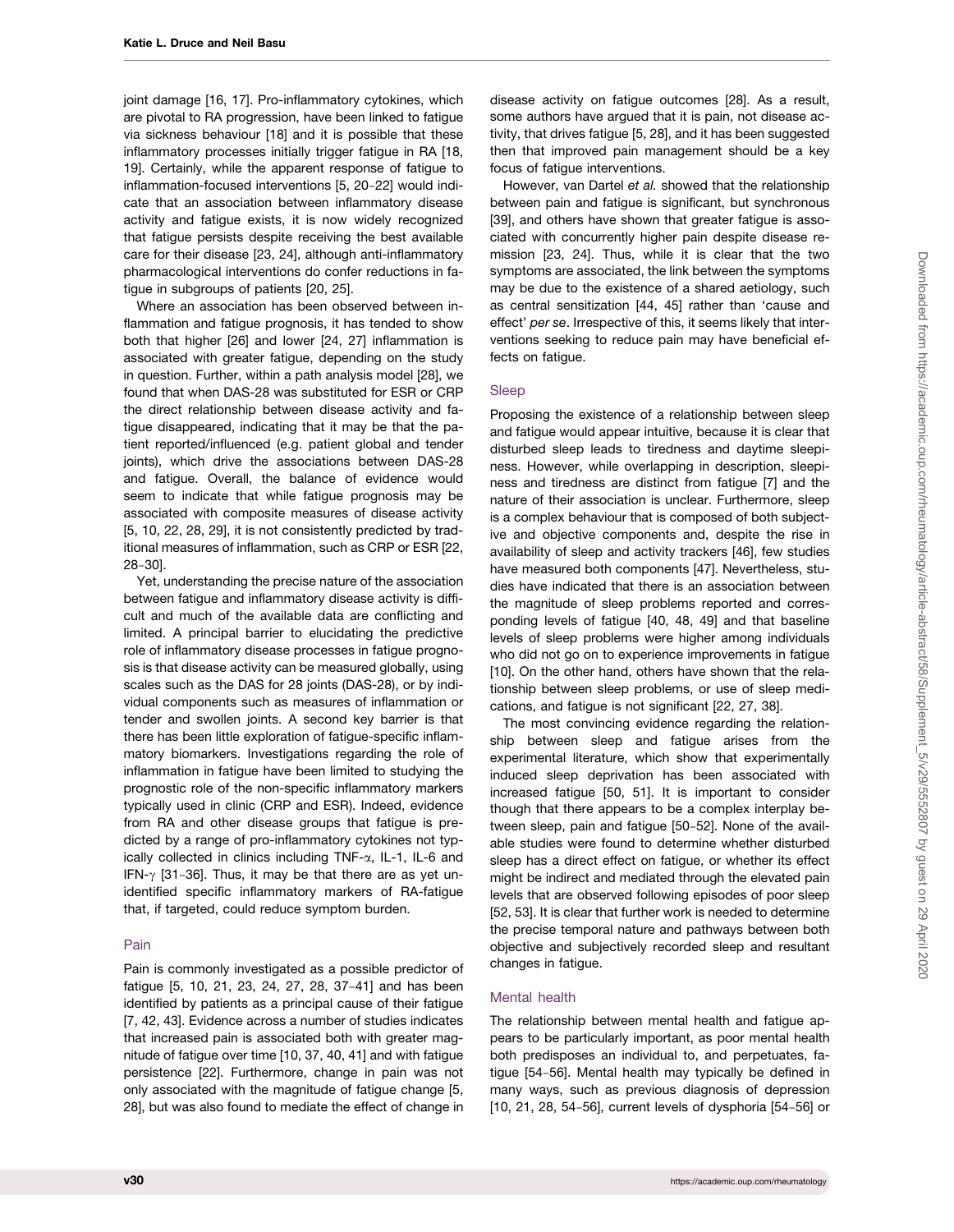position on a mental health continuum (e.g. Short Form 36 Mental Health Scale) [[10](#page-3-0), [21](#page-3-0), [22](#page-3-0), [28](#page-4-0), [57](#page-4-0)], or use of antidepressants [\[10, 21\]](#page-3-0). Irrespective of the definition, the evidence indicates that higher depression scores, or ratings of dysphoria, in combination with previous history of depression is associated with an exacerbation of, or failure to improve, fatigue [[10](#page-3-0), [21,](#page-3-0) [29, 54](#page-4-0)-[57\]](#page-4-0). Evidence also indicates that less improvement in mental health complaints is associated with less concurrent improvement in fatigue [[28, 29, 56](#page-4-0)], and that mental health remains poor among those who experience persistent fatigue despite disease management [\[22, 23\]](#page-3-0). However, it is important to acknowledge that fatigue is included as a symptom in diagnostic criteria for depression [\[58](#page-4-0)], so delineating the predictive nature of the relationship can be complicated.

Far fewer studies have investigated the link between fatigue and other aspects of mental health such as anxiety and stress, but evidence would seem to indicate that anxiety, stress and negative interpersonal events are associated with poor fatigue prognosis [\[36](#page-4-0)-[38](#page-4-0), [59\]](#page-5-0).

#### **Disability**

Levels of disability, largely measured by the Stanford HAQ, have consistently linked high levels of disability to reduced likelihood of improvement, greater likelihood of persistence [\[10, 21](#page-3-0)-[23,](#page-3-0) [29,](#page-4-0) [60](#page-5-0)], and a greater magnitude of fatigue over time [\[38, 40\]](#page-4-0). It is clear that the swelling and progressive joint damage that characterize RA may increase the magnitude of effort required to complete daily tasks and lead to increased fatigue. In the era of biologics and bio-similars, interpreting the role of disability in fatigue is complicated, as many of the patients more recently diagnosed will avoid the year-on-year progression of joint damage and disability that once typified the course of RA [[61](#page-5-0), [62](#page-5-0)], but continue to report fatigue. That being said, fatigue has been referred to as a disabling symptom [[42](#page-4-0), [43](#page-4-0)], and one that makes completion of daily tasks difficult, if not impossible. Given the non-specific nature of disability questionnaires such as the HAQ (e.g. 'Are you able to wash and dry your entire body?') it is not clear the extent to which fatigue at the time of reporting has influenced the levels of disability recorded for participants.

## Limitations of the available data

It is first worth highlighting that a range of measures exist to study fatigue within RA populations [[9](#page-3-0), [63](#page-5-0)]. These measures, which have been validated to a greater or lesser extent within the population, may measure various things such as the magnitude or qualities of fatigue, including severity, impact or coping (e.g. Bristol Rheumatoid Arthritis Fatigue Scale Multidimensional Questionnaire (BRAF MDQ), or Numerical Rating Scales (BRAF NRS)). Measures may also distinguish between mental and physical fatigue (e.g. Chalder Fatigue Scale) or include assessment of both the quality and type of fatigue, such as measuring physical fatigue, emotional fatigue and the social consequences of fatigue (e.g. Functional Assessment Chronic Illness Therapy

(Fatigue)). Finally, measures may position people on a continuum from energy to fatigue (Short-Form 36 Vitality (SF36 VT)). It is clear that the measures used may have substantial impacts on the associations observed if a predictor is differentially associated with distinct dimensions of fatigue [\[9](#page-3-0)]. It is notable that few studies have used scales that capture the multidimensionality of fatigue, instead relying on single-item visual analogue scales, or numerical rating scales [\[5](#page-3-0), [10](#page-3-0), [24, 26, 27](#page-3-0), [29](#page-4-0), [30, 37, 41](#page-4-0), [49,](#page-4-0) [54, 56, 57\]](#page-4-0). Equally, there is no consistency in the definitions and measures used to capture exposures of interest and no single study has investigated all predictors of interest, making it likely that residual confounding exists and precluding the development of an evidence-based causal model/diagram of fatigue.

In addition, many of the longitudinal studies available are methodologically compromised, being limited to infrequent (i.e. yearly), or short-term (i.e. one week) fatigue assessments, in small samples. As a result, many studies have predicted fatigue over disparate time points or have tended to aggregate longitudinal data to investigate the 'normal' pattern of fatigue, despite high within- and between-person variation. Such analyses are particularly problematic, given growing evidence regarding the likely existence of fatigue sub-types [[10,](#page-3-0) [64](#page-5-0)-[66](#page-5-0)]. Therefore, while the available evidence can provide some interesting insights into the possible predictors of fatigue, it is clear that additional, more methodologically robust, studies are needed.

#### Are the causes of RA-fatigue disease specific?

On balance, and based on the available evidence, it appears likely that the predictors of fatigue are not unique to RA populations. Rather, some of the most consistent candidates have been identified as predictors in other rheumatic diseases, such as osteoarthritis and fibromyalgia, as well as in a broader range of long-term medical conditions such as multiple sclerosis and cancer [[2](#page-3-0), [5, 18, 19,](#page-3-0) [28, 48,](#page-4-0) [50, 51, 54, 55,](#page-4-0) [67](#page-5-0)-[71](#page-5-0)]. Together, this points towards an as yet untested hypothesis that fatigue, its prognostic factors, and therefore its optimal treatment strategy, may be common across many long-term illnesses, irrespective of whether they have an inflammatory aetiology. Future studies may benefit from investigating this hypothesis with a view to developing generic fatigue interventions across a range of chronic conditions.

## **Conclusion**

People with RA commonly experience fatigue. Despite the perceived importance of, and increased research activity regarding, fatigue, the symptom's prognosis remains poorly understood and poorly managed. The available data appears to implicate generic factors such as pain, mental health, disability and sleep as consistent predictors of fatigue outcome, while the role of disease-specific factors such as inflammatory processes seems less clear. However, there have been no specific studies conducted to investigate the inflammatory biomarkers of fatigue and available studies are limited to those with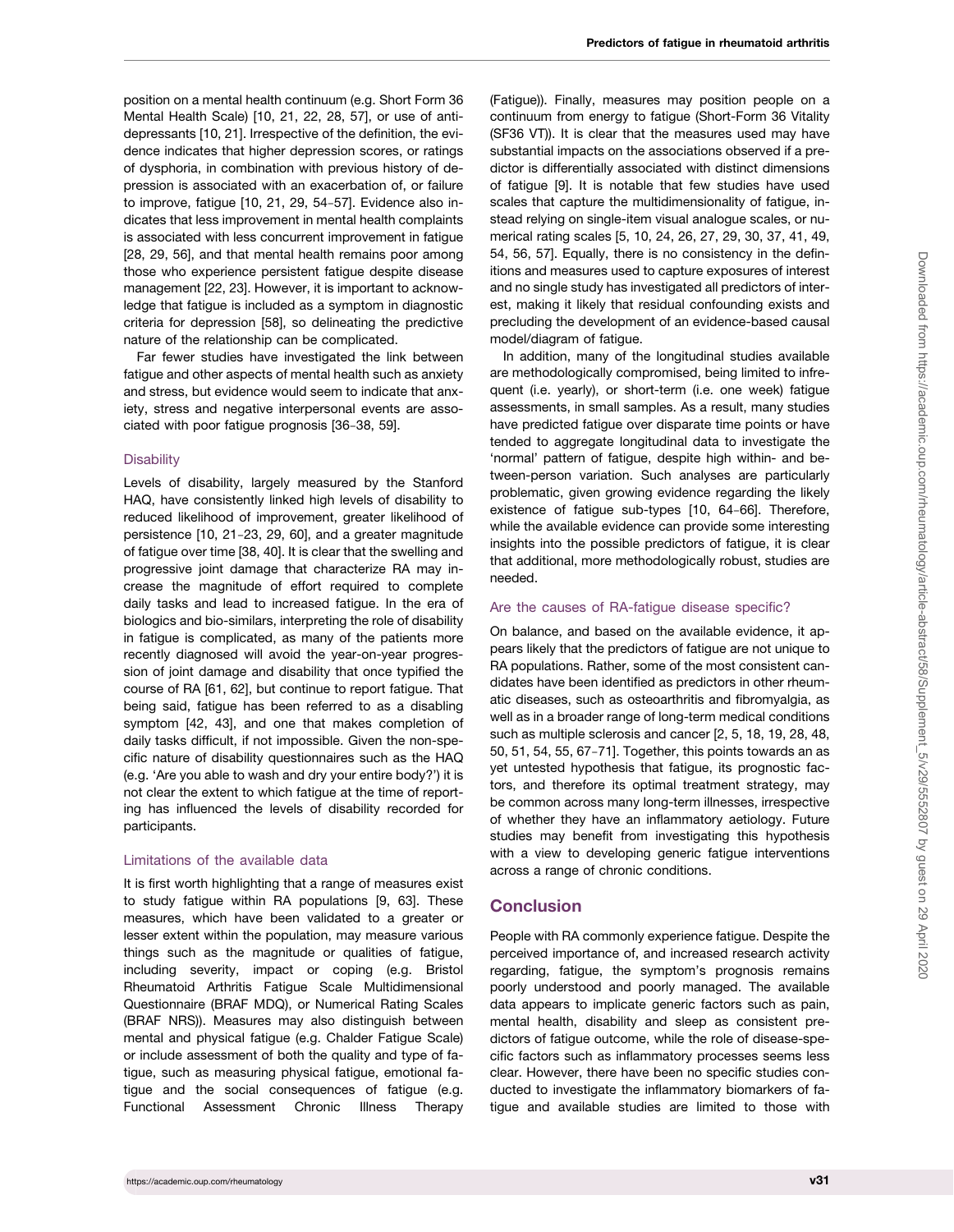<span id="page-3-0"></span>infrequent and short follow-up, or examinations of average prognosis over time. Thus, while insightful, the existing evidence is not definitive and future studies are required to more comprehensively and robustly determine the mechanisms of symptom prognosis over time.

Funding: The work in this manuscript was supported by the Centre for Epidemiology Versus Arthritis (formerly Arthritis Research UK) Centre Grant: 21755. This supplement is supported by a grant from Gilead Sciences, Inc.

Disclosure statement: The authors have declared no conflicts of interest.

# **References**

- 1 Wolfe F, Hawley DJ, Wilson K. The prevalence and meaning of fatigue in rheumatic disease. J Rheumatol 1996;23:1407-17.
- 2 Hewlett S, Nicklin J, Treharne GJ. Fatigue in musculoskeletal conditions. Topical Reviews: Reports on the Rheumatic Diseases 2008;6:111.
- 3 Dittner AJ, Wessely SC, Brown RG. The assessment of fatigue: a practical guide for clinicians and researchers. J Psychosom Res 2004;56:157-70.
- 4 Belza BL, Henke CJ, Yelin EH, Epstein WV, Gilliss CL. Correlates of fatigue in older adults with rheumatoid arthritis. Nurs Res 1993;42:93-9.
- 5 Pollard LC, Choy EH, Gonzalez J, Khoshaba B, Scott DL. Fatigue in rheumatoid arthritis reflects pain, not disease activity. Rheumatology 2006;45:885-9.
- 6 Aggarwal A, McBeth J, Zakrzewska JM, Lunt M, Macfarlane GJ. The epidemiology of chronic syndromes that are frequently unexplained: do they have common associated factors? Int J Epidemiol 2006;35:468-76.
- 7 Hewlett S, Cockshott Z, Byron M. Patients' perceptions of fatigue in rheumatoid arthritis: overwhelming, uncontrollable, ignored. Arthritis Care Res 2005;53:697-702.
- 8 van Hoogmoed D, Fransen J, Bleijenberg G, van Riel P. Physical and psychosocial correlates of severe fatigue in rheumatoid arthritis. Rheumatology 2010;49:1294-302.
- 9 Hewlett S, Dures E, Almeida C. Measures of fatigue: Bristol Rheumatoid Arthritis Fatigue Multi-Dimensional Questionnaire (BRAF MDQ), Bristol Rheumatoid Arthritis Fatigue Numerical Rating Scales (BRAF NRS) for Severity, Effect, and Coping, Chalder Fatigue Questionnaire (CFQ), Checklist Individual Strength (CIS20R and CIS8R), Fatigue Severity Scale (FSS), Functional Assessment Chronic Illness Therapy (Fatigue) (FACIT-F), Multi-Dimensional Assessment of Fatigue (MAF), Multi-Dimensional Fatigue Inventory (MFI), Pediatric Quality Of Life (PedsQL) Multi-Dimensional Fatigue Scale, Profile of Fatigue (ProF), Short Form 36 Vitality Subscale (SF-36 VT), and Visual Analog Scales (VAS). Arthritis Care Res 2011; 63(Suppl 11):S263-86.
- 10 Druce K, Jones GT, Macfarlane GJ, Verstappen SMM, Basu N. The longitudinal course of fatigue in rheumatoid arthritis—results from the Norfolk Arthritis Register. J Rheumatol 2015;42:2059-65.
- 11 Kirwan JR, Minnock P, Adebajo A et al. Patient perspective: fatigue as a recommended patient centered outcome measure in rheumatoid arthritis. J Rheumatol 2007;34:1174-7.
- 12 Kirwan JR, Hewlett S. Patient perspective: reasons and methods for measuring fatigue in rheumatoid arthritis. J Rheumatol 2007;34:1171-3.
- 13 Kirwan J, Heiberg T, Hewlett S et al. Outcomes from the Patient Perspective Workshop at OMERACT 6. J Rheumatol 2003;30:868-72.
- 14 Michaud K, Messer J, Choi HK, Wolfe F. Direct medical costs and their predictors in patients with rheumatoid arthritis. Arthritis Rheum 2003;48:2750-62.
- 15 Basu N, Yang X, Luben RN et al. Fatigue is associated with excess mortality in the general population: results from the EPIC-Norfolk study. BMC Med 2016;14:122.
- 16 Bergman M, Shahouri S, Shaver T et al. Is fatigue an inflammatory variable in rheumatoid arthritis (RA)? Analyses of fatigue in RA, osteoarthritis, and fibromyalgia. J Rheumatol 2009;36:2788-94.
- 17 Rasker JJ. The enigma of fatigue. J Rheumatol 2009;36:2630-2.
- 18 Norheim KB, Jonsson G, Omdal R. Biological mechanisms of chronic fatigue. Rheumatology 2011;50:1009-18.
- 19 Richards SC, Westlake SL. Fatigue in RA. Rheumatology 2012;51:1-2.
- 20 Almeida C, Choy EH, Hewlett S et al. Biologic interventions for fatigue in rheumatoid arthritis. Cochrane Database Syst Rev 2016;6:CD008334.
- 21 Druce KL, Jones GT, Macfarlane GJ, Basu N. Patients receiving anti-TNF therapies experience clinically important improvements in RA-related fatigue: results from the British Society for Rheumatology Biologics Register for Rheumatoid Arthritis. Rheumatology 2015;54:964-71.
- 22 Minnock P, Veale DJ, Bresnihan B, FitzGerald O, McKee G. Factors that influence fatigue status in patients with severe rheumatoid arthritis (RA) and good disease outcome following 6 months of TNF inhibitor therapy: a comparative analysis. Clin Rheumatol 2015;34:1857-65.
- 23 Druce KL, Bhattacharya Y, Jones GT, Macfarlane GJ, Basu N. Most patients who reach disease remission following anti-TNF therapy continue to report fatigue: results from the British Society for Rheumatology Biologics Register for Rheumatoid Arthritis. Rheumatology 2016;55:1786-90.
- 24 Olsen CL, Lie E, Kvien TK, Zangi HA. Predictors of fatigue in rheumatoid arthritis patients in remission or in a low disease activity state. Arthritis Care Res 2016;68:1043-8.
- 25 Cramp F, Hewlett S, Almeida C et al. Non-pharmacological interventions for fatigue in rheumatoid arthritis. Cochrane Database Syst Rev 2013;8:CD008322.
- 26 van Steenbergen HW, Tsonaka R, Huizinga TWJ, Boonen A, van der Helm-van Mil A. Fatigue in rheumatoid arthritis; a persistent problem: a large longitudinal study. RMD Open 2015;1:e000041.
- 27 Treharne GJ, Lyons AC, Hale ED et al. Predictors of fatigue over 1 year among people with rheumatoid arthritis. Psychol Health Med 2008;13:494-504.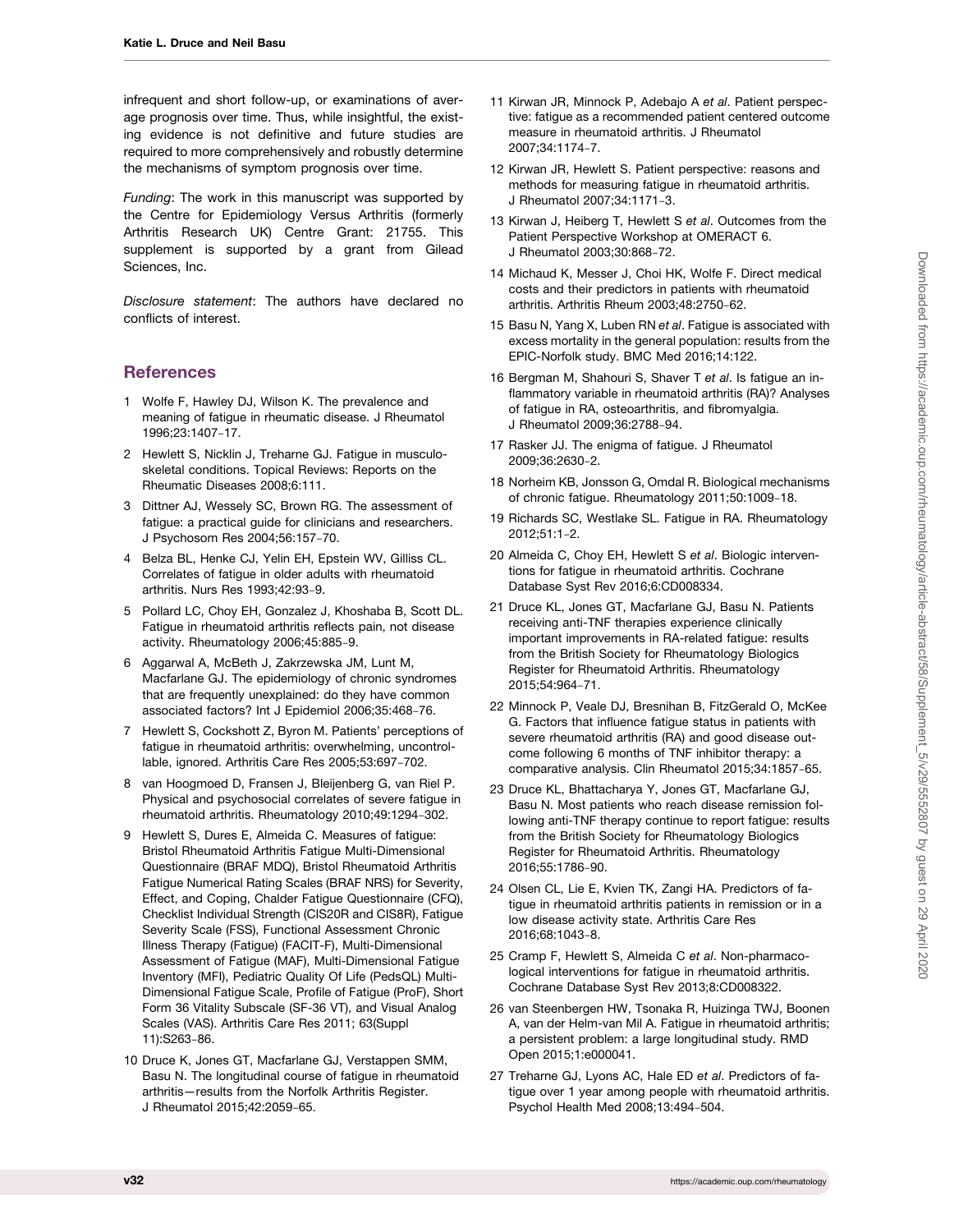- <span id="page-4-0"></span>28 Druce KL, Jones GT, Macfarlane GJ, Basu N. Determining pathways to improvements in fatigue in rheumatoid arthritis: results from the British Society for Rheumatology Biologics Register for Rheumatoid Arthritis. Arthritis Rheumatol 2015;67:2303-10.
- 29 Rat A, Pouchot J, Fautrel B et al. Factors associated with fatique in early arthritis: results from a multicenter national French cohort study. Arthritis Care Res 2012;64:1061-9.
- 30 Madsen OR, Egsmose EM. Fatigue, pain and patient global assessment responses to biological treatment are unpredictable, and poorly inter-connected in individual rheumatoid arthritis patients followed in the daily clinic. Rheumatol Int 2016;36:1347-54.
- 31 Karshikoff B, Sundelin T, Lasselin J. Role of inflammation in human fatigue: relevance of multidimensional assessments and potential neuronal mechanisms. Frontiers Immunol 2017;8:21.
- 32 Montoya JG, Holmes TH, Anderson JN et al. Cytokine signature associated with disease severity in chronic fatigue syndrome patients. Procof Natl Acad Sci USA 2017;114:E7150-E7158.
- 33 Heesen C, Nawrath L, Reich C et al. Fatigue in multiple sclerosis: an example of cytokine mediated sickness behaviour? J Neurol Neurosurg Psychiatry 2006;77:34-9.
- 34 Lasselin J, Laye S, Dexpert S et al. Fatique symptoms relate to systemic inflammation in patients with type 2 diabetes. Brain Behav Immun 2012;26:1211-9.
- 35 Ormstad H, Aass HCD, Amthor K-F, Lund-Sørensen N, Sandvik L. Serum cytokine and glucose levels as predictors of poststroke fatigue in acute ischemic stroke patients. J Neurol 2011;258:670-6.
- 36 Evers AWM, Verhoeven EWM, van Middendorp H et al. Does stress affect the joints? Daily stressors, stress vulnerability, immune and HPA axis activity, and short-term disease and symptom fluctuations in rheumatoid arthritis. Ann Rheum Dis 2014;73:1683-6.
- 37 Davis MC, Okun MA, Kruszewski D, Zautra AJ, Tennen H. Sex differences in the relations of positive and negative daily events and fatigue in adults with rheumatoid arthritis. The J Pain 2010;11:1338-47.
- 38 Mancuso CA, Rincon M, Sayles W, Paget SA. Psychosocial variables and fatigue: a longitudinal study comparing individuals with rheumatoid arthritis and healthy controls. J Rheumatol 2006;33:1496-502.
- 39 van Dartel SAA, Repping-Wuts JWJ, van Hoogmoed D et al. Association between fatigue and pain in rheumatoid arthritis: does pain precede fatigue or does fatigue precede pain? Arthritis Care Res 2013;65:862-9.
- 40 van Dartel S, Repping H, van Hoogmoed D et al. Longitudinal measurement of fatigue in rheumatoid arthritis: which factors predict fatigue? Ann Rheum Dis 2013;72:A365.
- 41 Feldthusen C, Grimby-Ekman A, Forsblad-d'Elia H, Jacobsson L, Mannerkorpi K. Explanatory factors and predictors of fatigue in persons with rheumatoid arthritis: a longitudinal study. J Rehabil Med 2016;48:469-76.
- 42 Minnock P, Ringner A, Bresnihan B et al. Perceptions of the cause, impact and management of persistent fatigue in patients with rheumatoid arthritis following tumour necrosing factor inhibition therapy. Musculoskeletal Care 2017;15:23-35.
- 43 Mortada M, Abdul-Sattar A, Gossec L. Fatigue in Egyptian patients with rheumatic diseases: a qualitative study. Health Qual Life Outcomes 2015;13:134.
- 44 Druce KL, McBeth J. Central sensitization predicts greater fatigue independently of musculoskeletal pain. Rheumatology 2019;58:1923-7.
- 45 Druce KL, Jones GT, Macfarlane GJ, Basu N. Examining changes in central and peripheral pain as mediates of fatigue improvement: results from the British Society for Rheumatology Biologics Register for Rheumatoid Arthritis. Arthritis Care Res 2016;68:922-6.
- 46 Ofcom. Communications market report. 2018. [https://](https://www.ofcom.org.uk/__data/assets/pdf_file/0022/117256/CMR-2018-narrative-report.pdf) [www.ofcom.org.uk/\\_\\_data/assets/pdf\\_file/0022/117256/](https://www.ofcom.org.uk/__data/assets/pdf_file/0022/117256/CMR-2018-narrative-report.pdf) [CMR-2018-narrative-report.pdf](https://www.ofcom.org.uk/__data/assets/pdf_file/0022/117256/CMR-2018-narrative-report.pdf) (11 April 2019, date last accessed).
- 47 Druce KL, Cordingley L, Short V et al. Quality of life, sleep and rheumatoid arthritis (QUASAR): a protocol for a prospective UK mHealth study to investigate the relationship between sleep and quality of life in adults with rheumatoid arthritis. BMJ Open 2018;8:e018752.
- 48 Goodchild CE, Treharne GJ, Booth DA, Bowman SJ. Daytime patterning of fatigue and its associations with the previous night's discomfort and poor sleep among women with primary Sjögren's syndrome or rheumatoid arthritis. Musculoskeletal Care 2010;8:107-17.
- 49 Stone AA, Broderick JE, Porter LS, Kaell AT. The experience of rheumatoid arthritis pain and fatigue: examining momentary reports and correlates over one week. Arthritis Rheumatol 1997;10:185-93.
- 50 Irwin MR, Olmstead R, Carrillo C et al. Sleep loss exacerbates fatigue, depression, and pain in rheumatoid arthritis. Sleep 2012;35:537-43.
- 51 Lautenbacher S, Kundermann B, Krieg J. Sleep deprivation and pain perception. Sleep Med Rev 2006;10:357-69.
- 52 Finan PH, Goodin BR, Smith MT. The association of sleep and pain: an update and a path forward. J Pain 2013;14:1539-52.
- 53 Moldofsky H, Lue FA, Smythe HA. Alpha EEG sleep and morning symptoms in rheumatoid arthritis. J Rheumatol 1983;10:373-9.
- 54 Fifield J, Tennen H, Reisine S, McQuillan J. Depression and the long-term risk of pain, fatigue, and disability in patients with rheumatoid arthritis. Arthritis Rheum 1998;41:1851-7.
- 55 Jump RL, Fifield J, Tennen H, Reisine S, Giuliano AJ. History of affective disorder and the experience of fatigue in rheumatoid arthritis. Arthritis Care Res 2004;51:239-45.
- 56 Fifield J, McQuillan J, Tennen H et al. History of affective disorder and the temporal trajectory of fatigue in rheumatoid arthritis. Ann Behav Med 2001;23:34-41.
- 57 Walter MJM, Kuijper TM, Hazes JMW, Weel AE, Luime JJ. Fatigue in early, intensively treated and tight-controlled rheumatoid arthritis patients is frequent and persistent: a prospective study. Rheumatol Int 2018;38:1643-50.
- 58 American Psychiatric Association. Diagnostic and statistical manual of mental disorders, 5th edn. Arlington, VA: American Psychiatric Association, 2013.